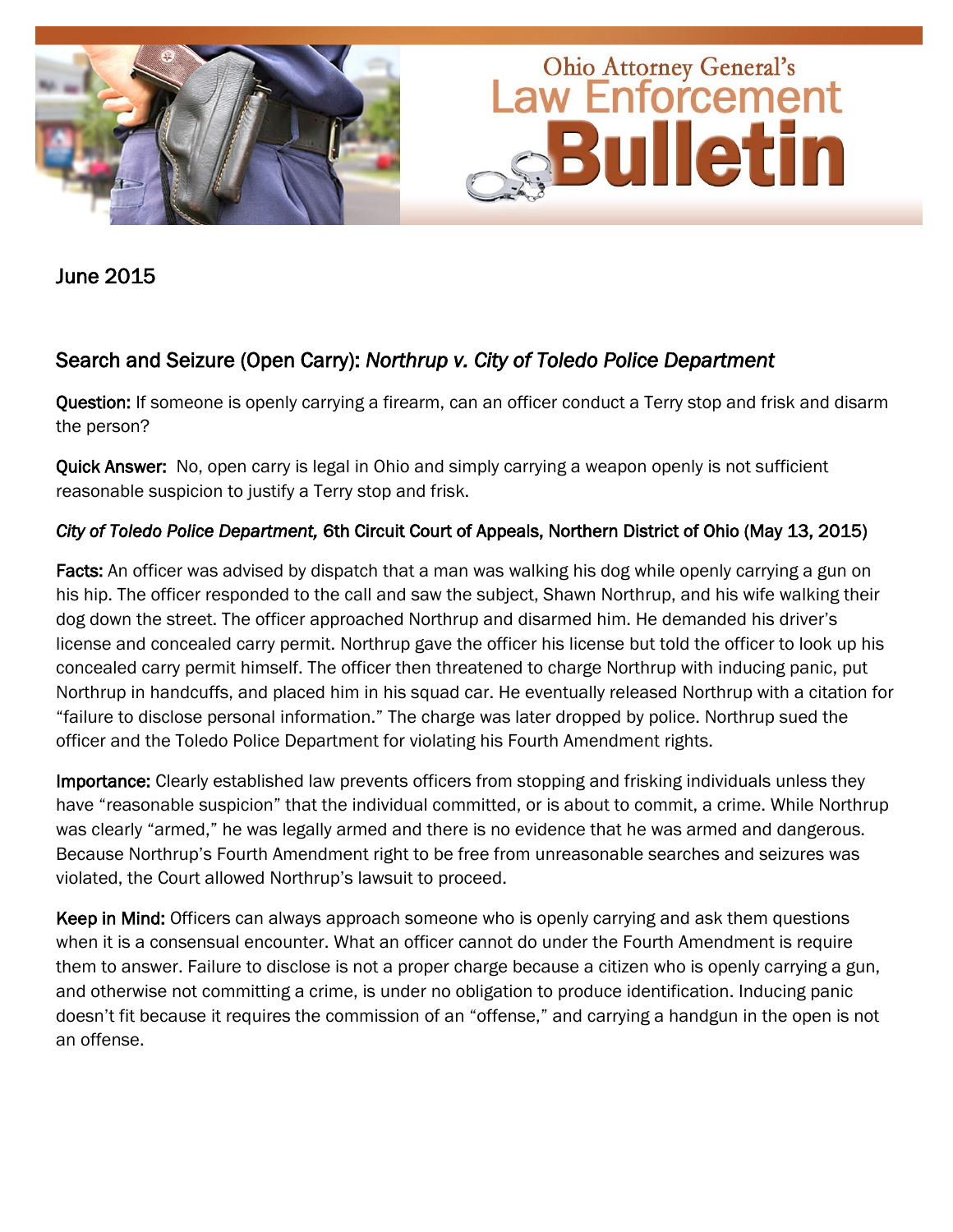## Search and Seizure (Terry Stop and Frisk): *State v. Holder III*

Question: Can an officer automatically conduct a pat-down before placing a subject in his patrol car?

Quick Answer: No. Without anything else to justify a pat-down, the automatic search of an individual solely because he is being placed in the cruiser violates the Fourth Amendment.

#### *State v. Holder*, 8th Appellate District, Cuyahoga County (May 14, 2015).

Facts: While on patrol, an officer observed a vehicle traveling at an excessive speed. The driver was ultimately arrested when he failed the field sobriety test. The defendant, James Holder, was a passenger in the vehicle. Holder was allowed to call his girlfriend and have her pick him up. The officer told Holder he was going to have him sit in the back of his patrol car while officers inventoried the contents of the impounded vehicle. He never told Holder that he was free to leave, and another officer on scene was still attempting to verify his identity. The officer then conducted a pat-down search of Holder and found a revolver in his pocket. The officer testified that he always conducts a pat-down search before he puts someone in his patrol car. The officer also testified that prior to the pat-down he had no indication that Holder posed a danger. There were no furtive movements, signs of nervousness, or any other indication that he possessed a firearm. He also testified that Holder was at all times cooperative, consented to the pat-down search, and that Holder was free to leave prior to the pat-down.

Importance: It violates the Fourth Amendment to conduct a pat-down search solely because you are putting someone in the back of your car. The court found that the pat-down search was not consensual because Holder was not given a choice about whether he could sit in the back of the patrol car, and the officer never said Holder was free to leave. The search was not justified under *Terry* because there was no reasonable suspicion of criminal activity or that the individual was armed and dangerous.

Keep in Mind: A search conducted for officer safety before placing someone in a patrol car can be justified when someone is legally detained and there is a possibility of ambush, or when there is a dangerous condition that requires the placement of the individual in the police car. However, you cannot automatically pat-down everyone you place in the back of your cruiser. Under these circumstances, if you don't tell the subject he is free to leave, the court will likely find the encounter to be non-consensual.

# Search and Seizure (Warrantless Home Entry, Noise Complaint, Exigency): *State of Ohio v. Gorden*

Question: Can an officer prevent someone from closing their door by placing their foot in the doorway without an exception to the warrant requirement?

Quick Answer: No. Unless there are exigent circumstances, the threshold of a home may not be crossed without a warrant.

#### *State of Ohio v. Gorden,* 9th Appellate District, Summit County, June 3, 2015.

Facts: Police officers responded to a complaint of loud music coming from a second-floor apartment. Officers could hear the music when they exited the cruiser. The officers knocked on the door, and James Gorden answered. He was informed of the complaint and told the officers he would turn it down. The officers waited three minutes, but the noise continued. They knocked on the door again, and when Gorden